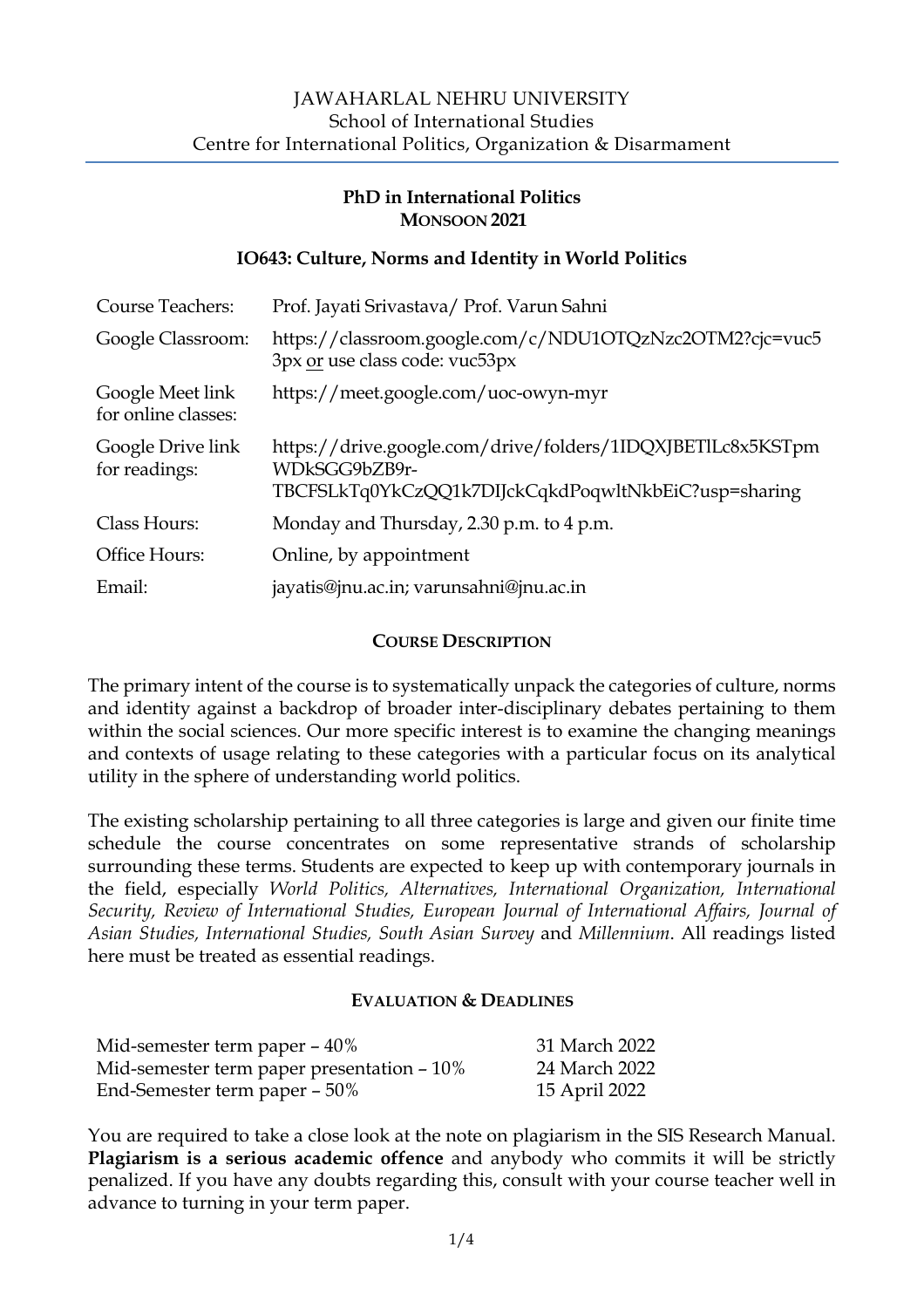#### **COURSE THEMATIC AND READINGS**

#### *Culture*

Abu-Lughod, Lila, 'Writing Against Culture', Richard G. Fox (ed.), *Recapturing Anthropology: Working in the Present* (Santa Fe: School of American Research Press, 1991), pp. 137-161.

Ballinger, Pamela, 'How to Detect Culture and its Effects', Robert E. Goodin and Charles Tilly (eds.), *The Oxford Handbook of Contextual Political Analysis* (Oxford: Oxford University Press, 2006), pp. 341-359.

Bilgrami, Akeel, 'The Clash within Civilizations', *Dædalus* 132 (3), Summer 2003: 88-93.

Bozeman, Adda B., 'Civilizations under Stress: Reflections on Cultural Borrowing and Survival', *The Virginia Quarterly Review*, 51 (1), Winter 1975, https://www.vqronline.org/essay/civilizations-under-stress-reflections-culturalborrowing-and-survival

Cox, Robert, W, 2000, 'Thinking about Civilizations', *Review of International Studies*, vol. 26, Dec., pp. 217-234.

Gupta, Akhil and James Ferguson, 'Beyond "Culture": Space, Identity, and the Politics of Difference', *Cultural Anthropology* 7 (1), Feb., 1992: 6-23.

Huntington, Samuel P., 'The Clash of Civilizations?' *Foreign Affairs* 72 (3), Summer 1993: 22- 49. See various responses to Huntington in *Foreign Affairs* 72 (4), September/October 1993, and Huntington's reply, 'If Not Civilizations, What?' *Foreign Affairs* 72 (5), November/December 1993: 186-195.

Khong, Yeun Foong, *Analogies at War: Korea, Munich, Dien Bein Phu, and the Vietnam Decisions of 1965* (Princeton, NJ: Princeton University Press, 1992). Select chapters: Part 1 ('The Argument') and Part 3 ('The Implications').

Lawson, Stephanie, *Culture and Context in World Politics*, (Basingstoke, Hampshire: Palgrave Macmillan, 2006), chapters 1 & 2.

Lichterman, Paul and Daniel Cefaï, 'The Idea of Political Culture', in Robert E. Goodin and Charles Tilly (eds.), *The Oxford Handbook of Contextual Political Analysis* (Oxford: Oxford University Press, 2006), pp. 392-414.

Nandy, Ashis, 'The Political Culture of the Indian State', *Dædalus* 118 (4), Fall 1989: 1-26.

Tanham, George K., *Indian Strategic Thought: An Interpretative Essay*, RAND National Defense Research Institute, Santa Monica, CA, 1992, www.rand.org/pubs/reports/2007/R4207.pdf

Thompson, Michael, Marco Verweij and Richard J. Ellis, 'Why and How Culture Matters', Robert E. Goodin and Charles Tilly (eds.), *The Oxford Handbook of Contextual Political Analysis* (Oxford: Oxford University Press, 2006), pp. 319-340.

Tilly, Charles and Robert E. Goodin, 'It Depends', Robert E. Goodin and Charles Tilly (eds.), *The Oxford Handbook of Contextual Political Analysis* (Oxford: Oxford University Press, 2006), pp. 3-32.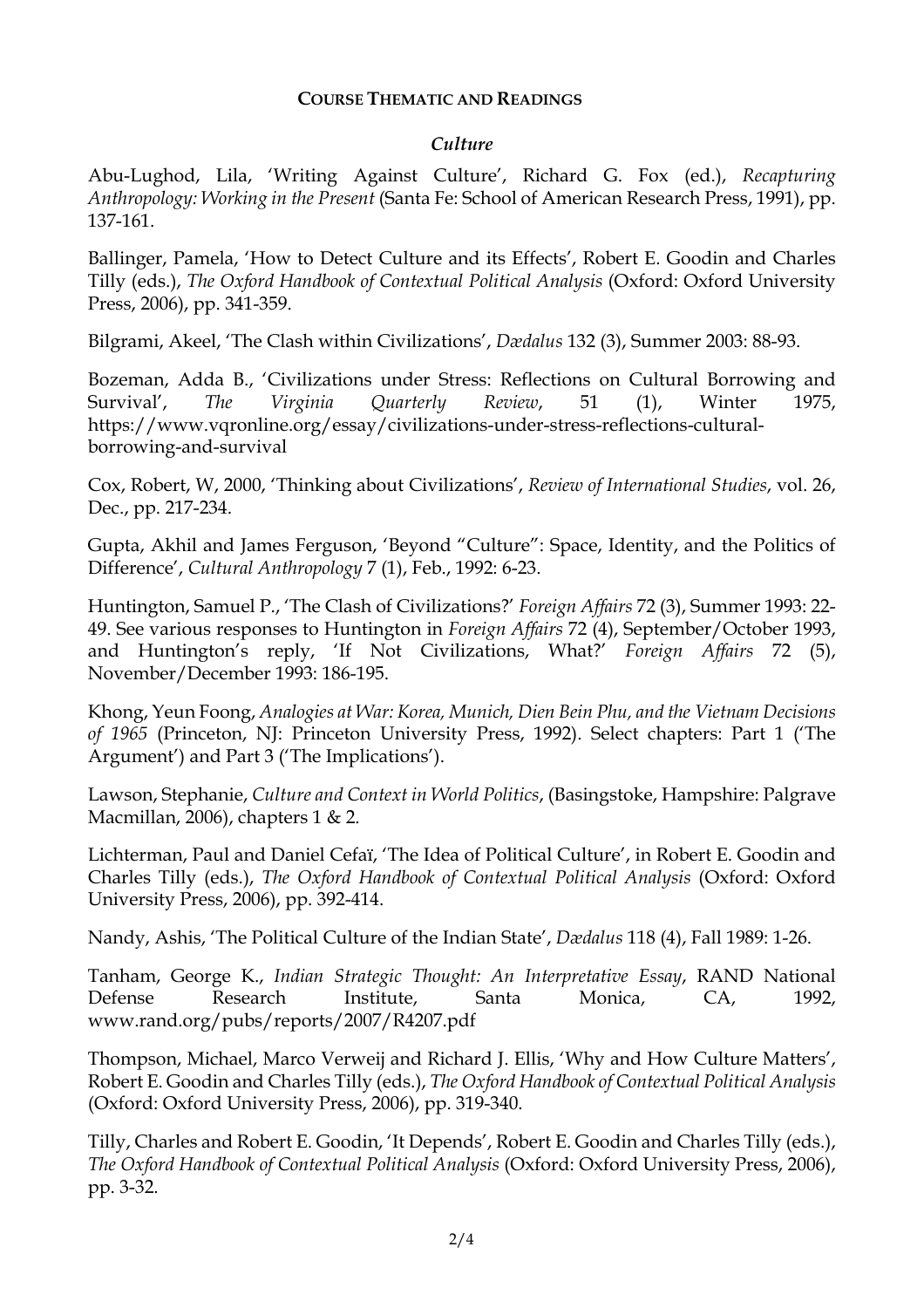Tylor, Edward, 'The Evolution of Culture', Jerry D. Moore, *Visions of Culture: An Introduction to Anthropological Theories and Theorists* (Plymouth: AltaMira Press, 2009), pp. 5-17.

Viveiros de Castro, Eduardo, 'Cosmological Deixis and Amerindian Perspectivism', *The Journal of the Royal Anthropological Institute* 4 (3), Sep. 1998: 469-488.

#### *Norms*

Acharya, Amitav, 'How Ideas Spread: Whose Norms Matter? Norm Localization and Institutional Change in Asian Regionalism', *International Organization*, 58 (2) Spring, 2004: 239-275.

Carpenter, R. Charli, '"Women and Children First": Gender, Norms, and Humanitarian Evacuation in the Balkans 1991-95', *International Organization*, 57 (4) Autumn, 2003: 661-694.

Cortell, Andrew P. and James W. Davis, Jr., 'Understanding the Domestic Impact of International Norms: A Research Agenda', *International Studies Review* 2 (1), Spring 2000: 65-87.

Finnemore, Martha and Kathryn Sikkink, 'International Norm Dynamics and Political Change', *International Organization,* 52 (4), Autumn 1998: 891-892.

Finnemore, Martha, 'Constructing Norms of Humanitarian Intervention', Peter J. Katzenstein (ed.), *The Culture of National Security: Norms and Identity in World Politics (*New York: Columbia University Press, 1996), pp. 153-185.

Finnemore, Martha, *National Interests in International Society* (Ithaca, NY: Cornell University Press, 1996), chapter 2.

Klotz, Audie, 'Norms and Sanctions: Lessons from the Socialization of South Africa', *Review of International Studies* 22 (2), Apr. 1996: 173-190.

Kratochwil, Friedrich, 'The Force of Prescriptions', *International Organization* 38 (4), Autumn 1984: 685-708.

Percy, Sarah, *Mercenaries: The History of a Norm in International Relations* (Oxford: Oxford University Press, 2007), chapter 5 & 7.

Petersohn, Ulrich, 'Reframing the Anti-mercenary Norm: Private Military and Security Companies and Mercenarism', *International Journal*, 69(4), 2014: 475–493.

Price, Richard and Nina Tannenwald, 'Norms and Deterrence: The Nuclear and Chemical Weapons Taboos', Peter J. Katzenstein (ed.), *The Culture of National Security: Norms and Identity in World Politics* (York: Columbia University Press, 1996), pp. 114-152.

Raymond, Gregory A., 'Problems and Prospects in the Study of International Norms', *Mershon International Studies Review*, 41(2) Nov, 1997: 205-245.

Risse, Thomas & Kathryn Sikkink, 'The Socialization of International Human Rights Norms into Domestic Practices: Introduction', Thomas Risse, Stephen C. Ropp, Kathryn Sikkink, (eds.), *The Power of Human Rights: International Norms and Domestic Change* (Cambridge: Cambridge University Press, 1999), pp. 1-38.

Ruggie, John Gerard, 'What Makes the World Hang Together: Neo Utilitarianism and the Social Constructivist Challenge', *International Organization*, 52 (4), Autumn 1998: 855-885.